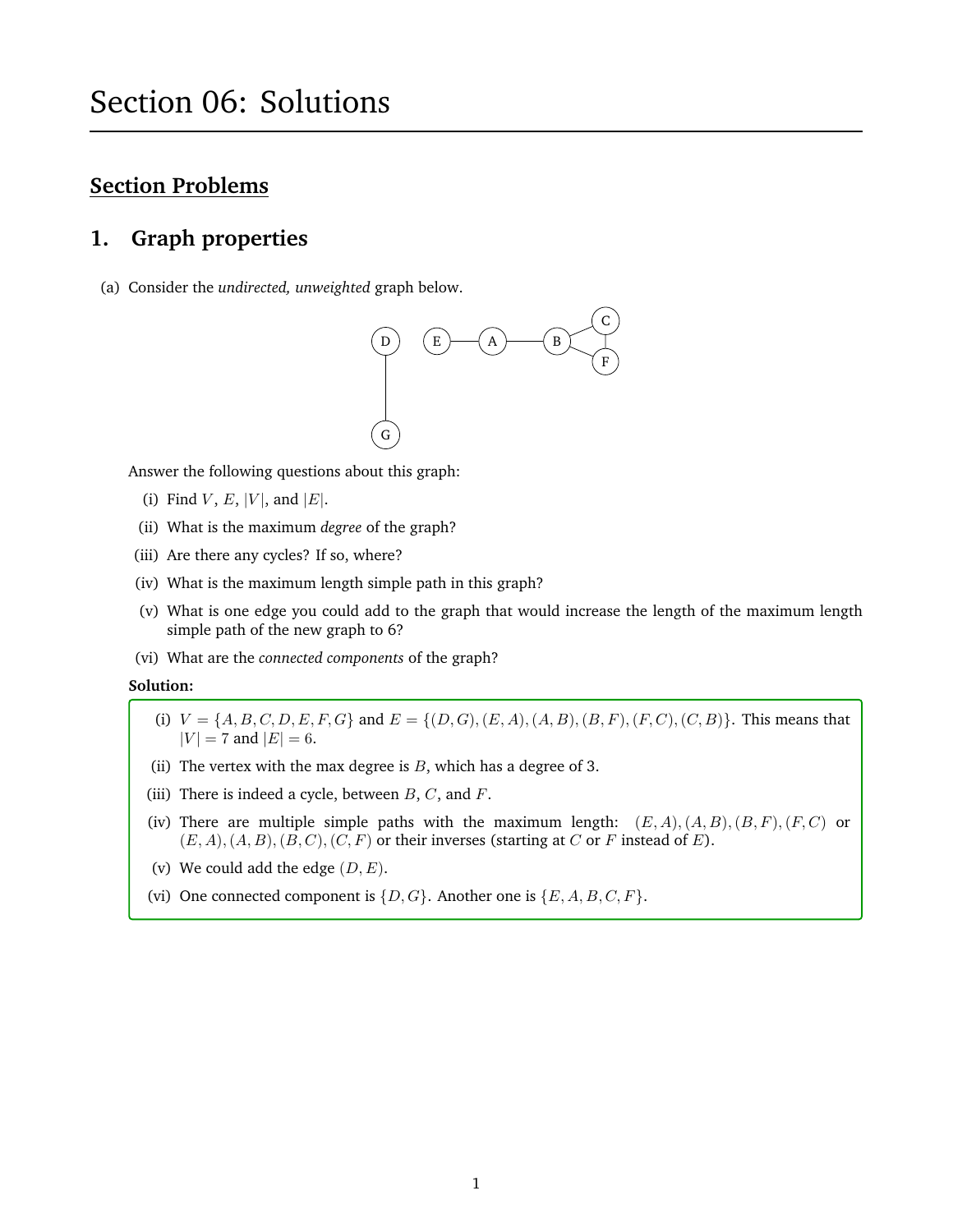(b) Consider the *undirected, weighted* graph below.



Answer the following questions about this graph:

- (i) What is the path involving the least number of nodes from  $E$  to  $C$ ? What is its cost?
- (ii) What is the minimum cost path from  $E$  to  $C$ ? What is its cost?
- (iii) What is the minimum length path from  $E$  to  $C$ ? What is its length?

#### **Solution:**

- (i) The path with the least number of nodes is  $(E, A), (A, B), (B, C)$ . The cost is 21.
- (ii) The minimum cost path is actually  $(E, A), (A, B), (B, F), (F, C)$ . The cost is 18.
- (iii) The path with the shortest length is  $(E, A), (A, B), (B, C)$ . The length is 3.

### **2. Graph traversal**

(a) Consider the following graph. Suppose we want to traverse it, starting at node  $A$ .



If we traverse this using *breadth-first search*, what are *two* possible orderings of the nodes we visit? What if we use *depth-first search*?

For the first ordering, you **must** run through adding/removing things from the queue/stack. To provide the second ordering for each algorithm, you may simply look at the graph.

#### **Solution:**

Here are two possible orderings for BFS:

- A, G, F, B, C, H, D, E
- A, C, B, F, G, D, H, E

Here are two possible orderings for DFS:

- A, G, H, F, C, D, E, B
- A, B, C, E, D, F, H, G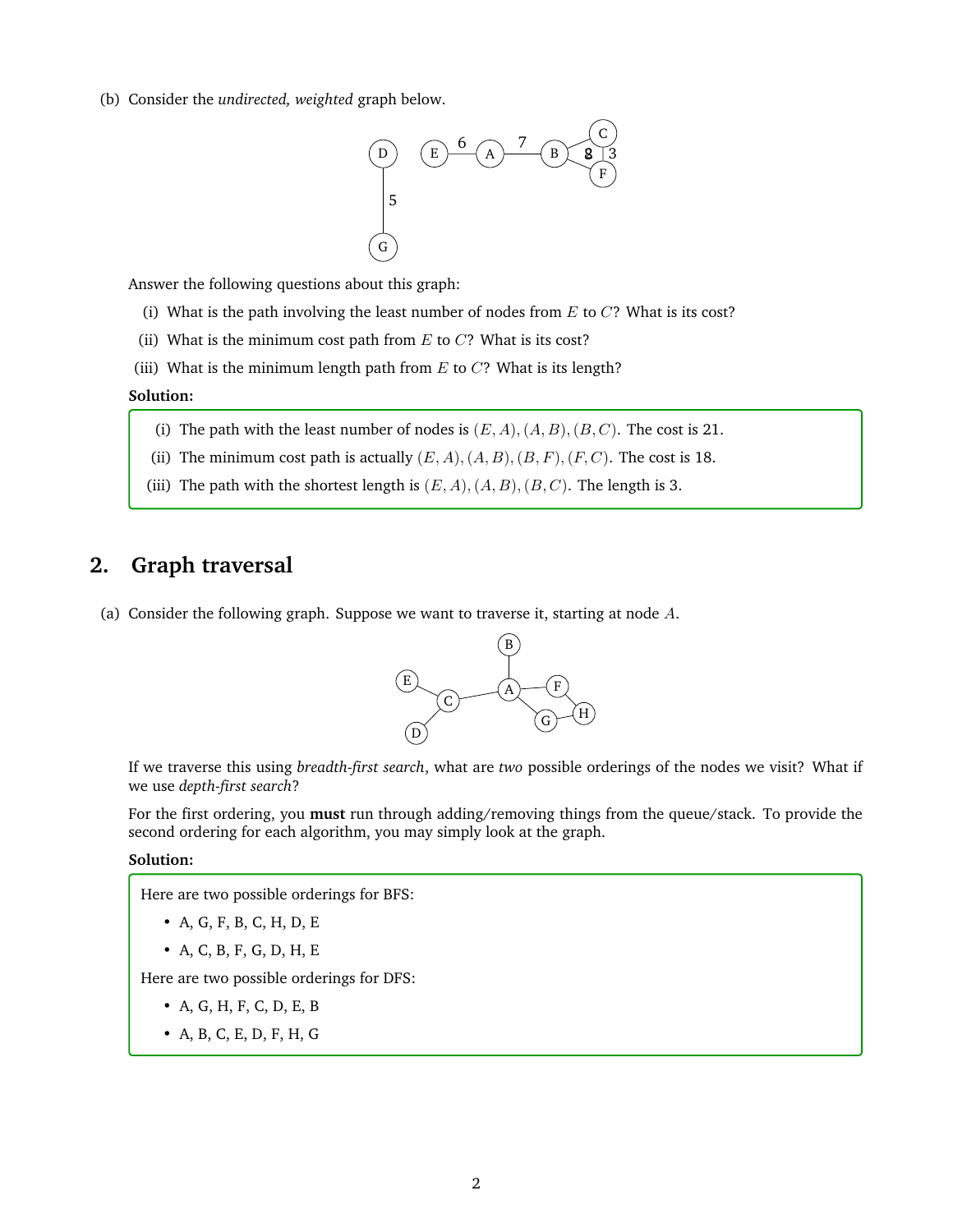(b) Same question, but on this graph:



### **Solution:**

Here are two possible orderings for BFS:

- A, B, C, D, E, F, G
- A, C, B, F, G, D, E

Here are two possible orderings for DFS:

- A, B, D, E, C, F, G
- A, C, G, F, B, E, D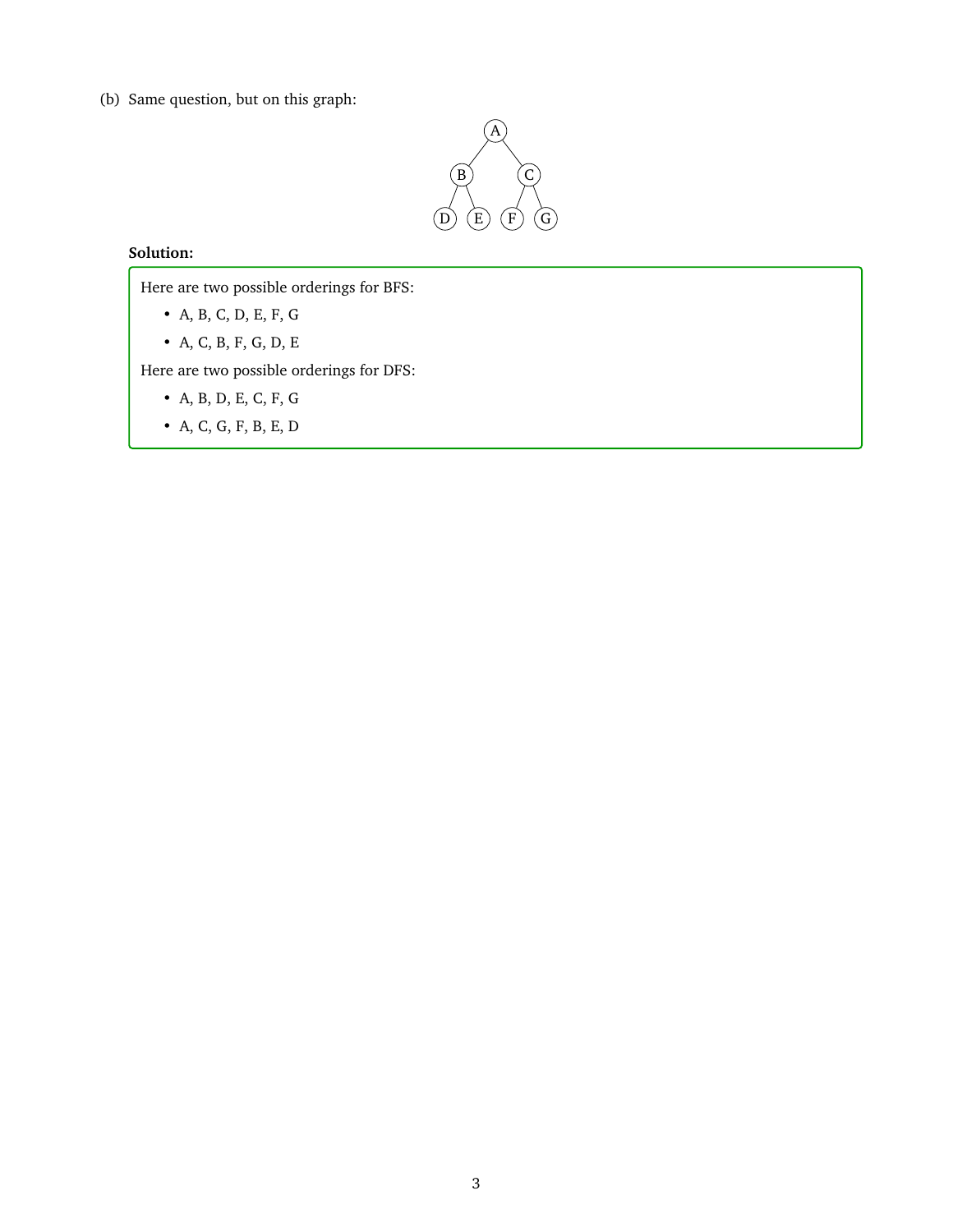## **3. Simulating BFS**

Consider the following graph:



Run the BFS algorithm to find the shortest paths in this graph starting from vertex s. Draw out the queue of nodes, and also use the table below to keep track of each step in the algorithm. Finally, draw the resulting SPT (shortest path tree) after the algorithm has terminated.

**Note**: If two nodes enter the queue at the same time, break ties so that the node that comes first alphabetically exits the queue first.

| Vertex | Predecessor | Processed |
|--------|-------------|-----------|
| S      |             |           |
| t      |             |           |
| X      |             |           |
|        |             |           |
| z      |             |           |

**Solution:**

Please see the Section slides for a set-by-step walk-through!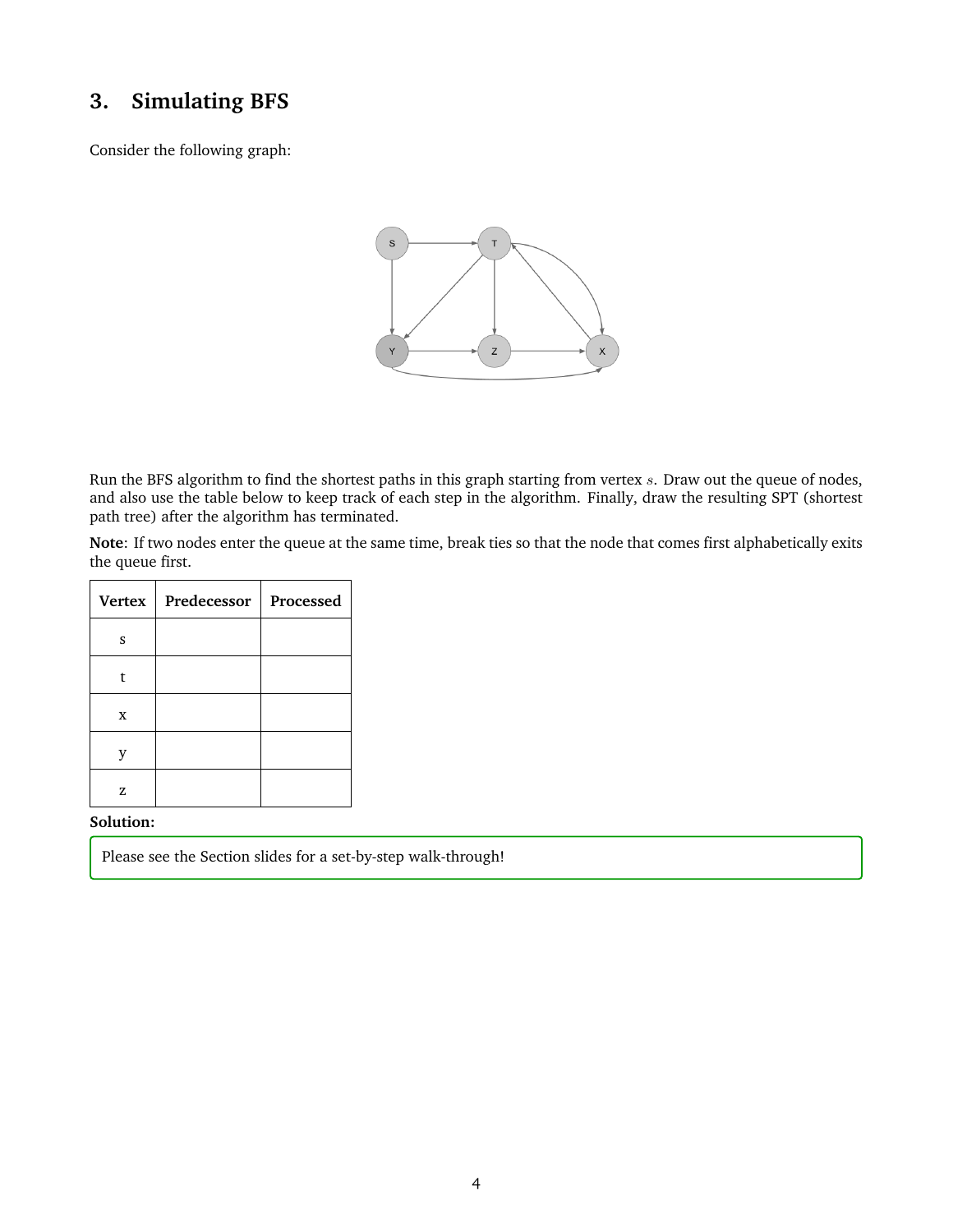# **4. Simulating Dijkstra's**

(a) Consider the following graph:



Run Dijkstra's algorithm on this graph starting from vertex s. Use the table below to keep track of each step in the algorithm. Also draw the resulting SPT (shortest path tree) after the algorithm has terminated.

|   | Vertex   Distance   Predecessor   Processed |  |
|---|---------------------------------------------|--|
| S |                                             |  |
| t |                                             |  |
| X |                                             |  |
|   |                                             |  |
| z |                                             |  |

**Solution:**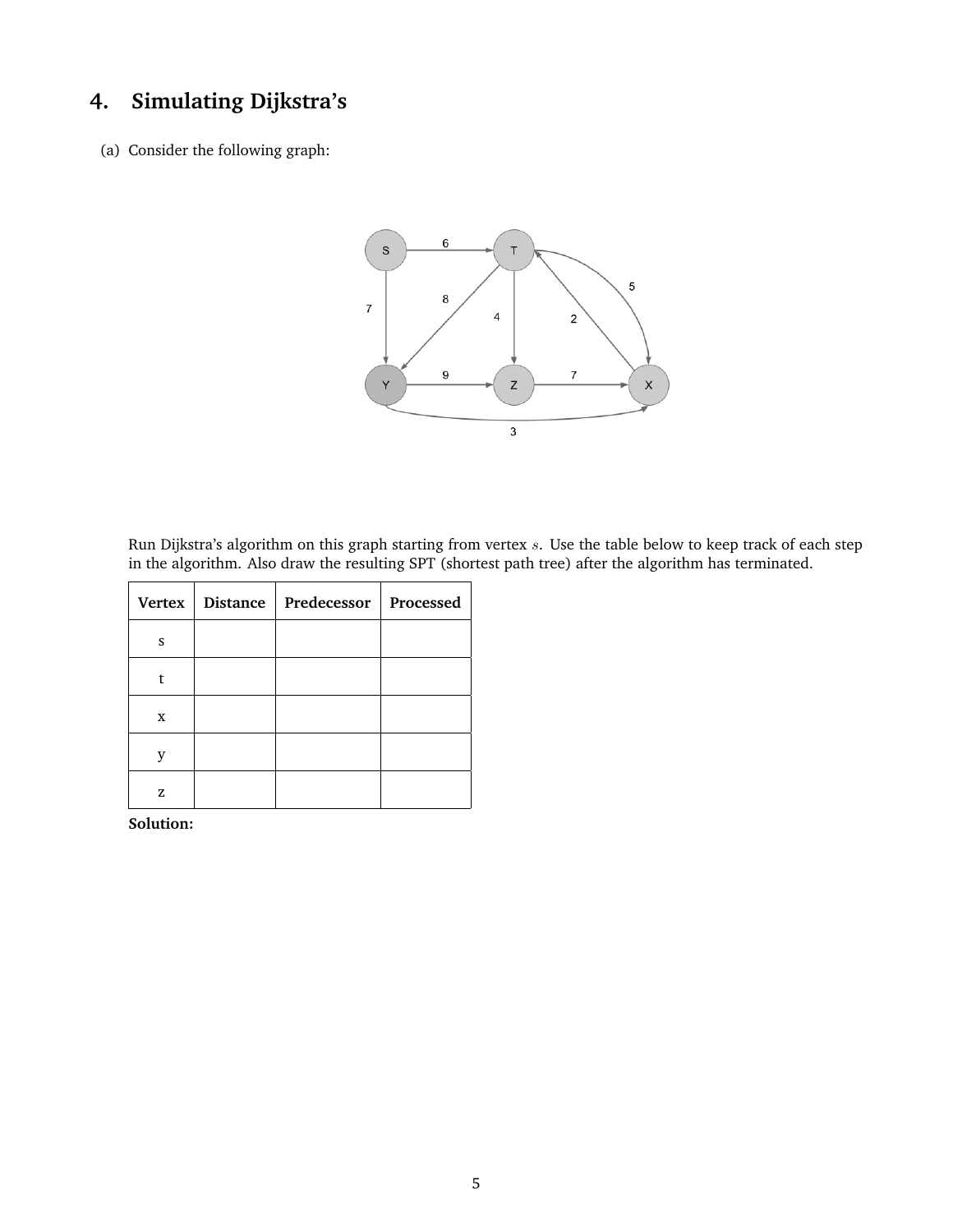

The table below shows the final result of running Dijkstra's algorithm.

|   |    | Vertex Distance Predecessor |
|---|----|-----------------------------|
| s |    |                             |
| t | 6  | s                           |
| X | 10 | v                           |
| V |    | s                           |
| z | 10 |                             |
|   |    |                             |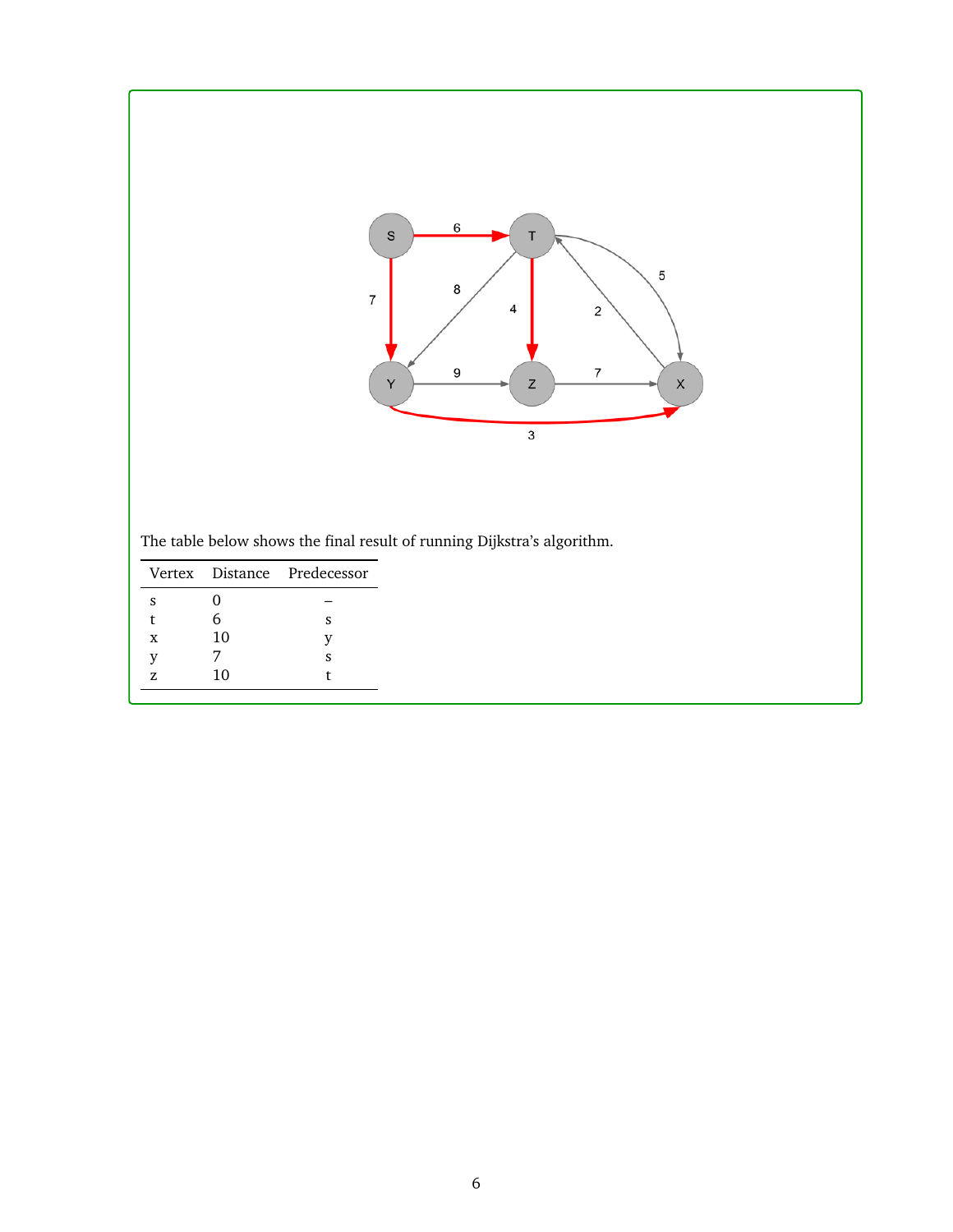(b) Here is another graph. What are the final costs and resulting SPT (shortest path tree) if we run Dijkstra's starting on node A?



## **5. Design Problem: Pathfinding in mazes**

Suppose we are trying to design a maze within a 2d top-down video-game. The world is represented as a grid, where each tile is either an impassable wall, an open space a player can pass through, or a *wormhole*. On each turn, the player may move one space on the grid to any adjacent open tile. If the player is standing on a wormhole, they can instead use their turn to teleport themselves to the other end of the wormhole, which is located somewhere else on the map.

Now, suppose the there are several coins scattered throughout the map. Your goal is to design an algorithm that finds a path between the player and some coin in the fewest number of turns possible.

Describe how you would represent this scenario as a graph (what are the vertices and edges? Is this a weighted or unwighted graph? Directed or undirected?). Then, describe how you would implement an algorithm to complete this task.

### **Solution:**

We can represent this as an undirected, unweighted graph where each tile is a vertex. Edges connect tiles we can travel between. When we have a wormhole, we add an extra edge connecting that wormhole tile to the corresponding end of the wormhole.

Because it takes only one turn to travel to each adjacent tile, there is actually no need to store edge weights: it costs an equal amount to move to the next vertex.

All paths are bidirectional, so we can also use an undirected graph. (If there are paths or wormholes that are one-way, we can switch to using a directed graph).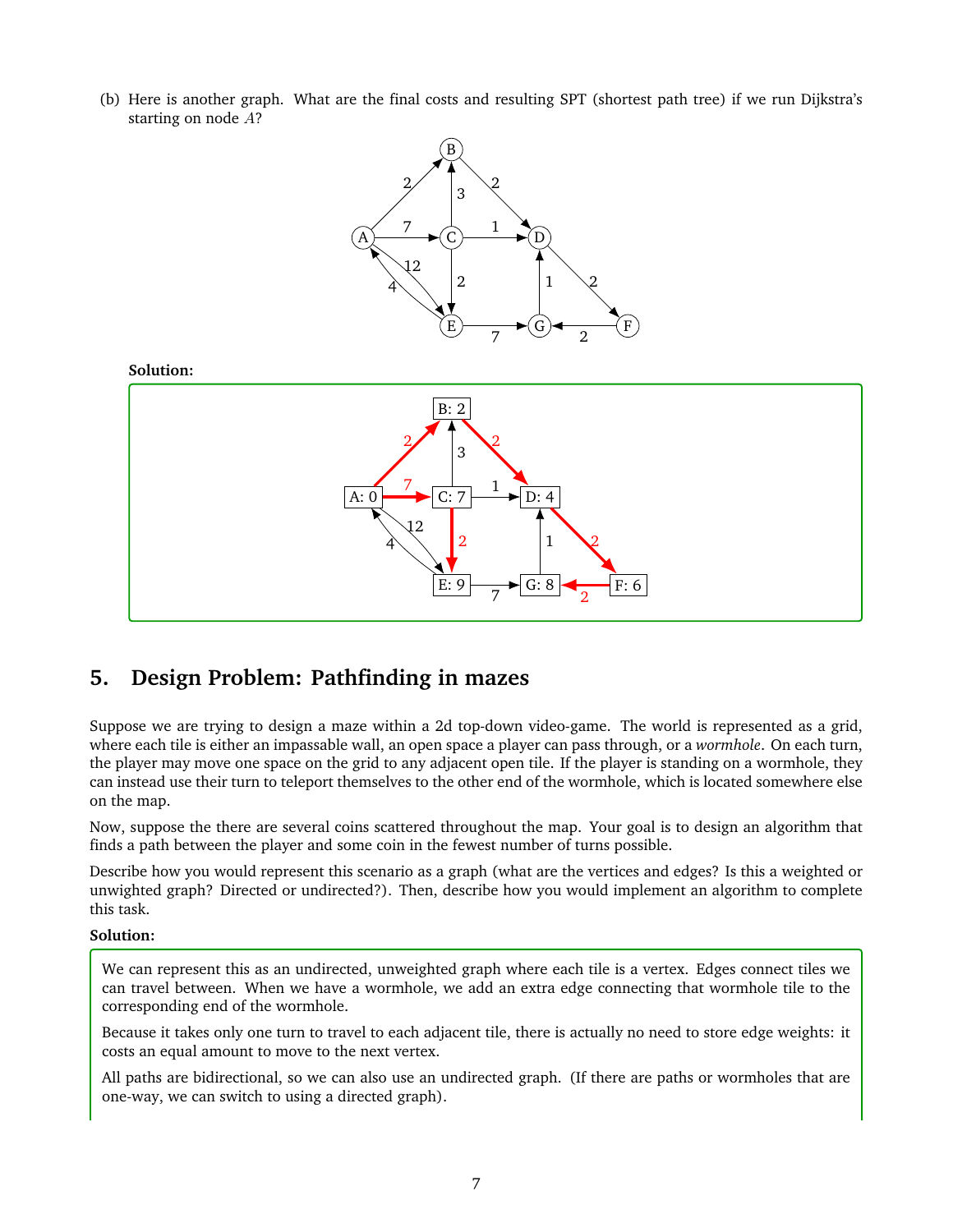To find the shortest path, we can run BFS starting with the player and stop the moment we hit a coin. (We can use other algorithms like DFS or Dijkstra's algorithm if we're careful, but those would be less efficient.)

## **6. Design Problem: DJ Kistra**

You've just landed your first big disk jockeying job as "DJ Kistra."

During your show you're playing "Shake It Off," and decide you want to slow things down with "Wildest Dreams." But you know that if you play two songs whose tempos differ by more than 10 beats per minute or if you play only a portion of a song, that the crowd will be very disappointed. Instead you'll need to find a list of songs to play to gradually get you to "Wildest Dreams." Your goal is to transition to "Wildest Dreams" with a playlist of progressively slower songs as quickly as possible (in terms of seconds).

You have a list of all the songs you can play, their speeds in beats per minute, and the length of the songs in seconds.

(a) Describe a graph you could construct to help you solve the problem. At the very least you'll want to mention what the vertices and edges are, and whether the edges are weighted or unweighted and directed or undirected.

### **Solution:**

Have a vertex for each song. Draw a directed edge from song A to song B if (and only if) song B is slower than A, but the difference between their speeds is at most 10 beats per minute. Add a weight equal to the length of song B to each such edge.

**Note:** You can also argue that the weight should be the length of song A (if you assumed that we haven't started playing "Shake It Off" yet at the beginning of the problem).

(b) Describe an algorithm to construct your graph from the previous part. You may assume your songs are stored in whatever data structure makes this part easiest. Assume you have access to a method makeEdge(v1, v2, w) which creates an edge from v1 to v2 of weight w.

**Solution:**

```
foreach(Song s1) {
    foreach(Song s2) {
        if(s2.bpm \leq s1.bpm \& \leq s1.bpm - s2.bpm\leq s1.{
            makeEdge(s1, s2, s2.songLength);
        }
    }
}
```
As long as our data structure has an efficient iterator this algorithm will run in  $O(|S|^2)$  time since we have a double loop.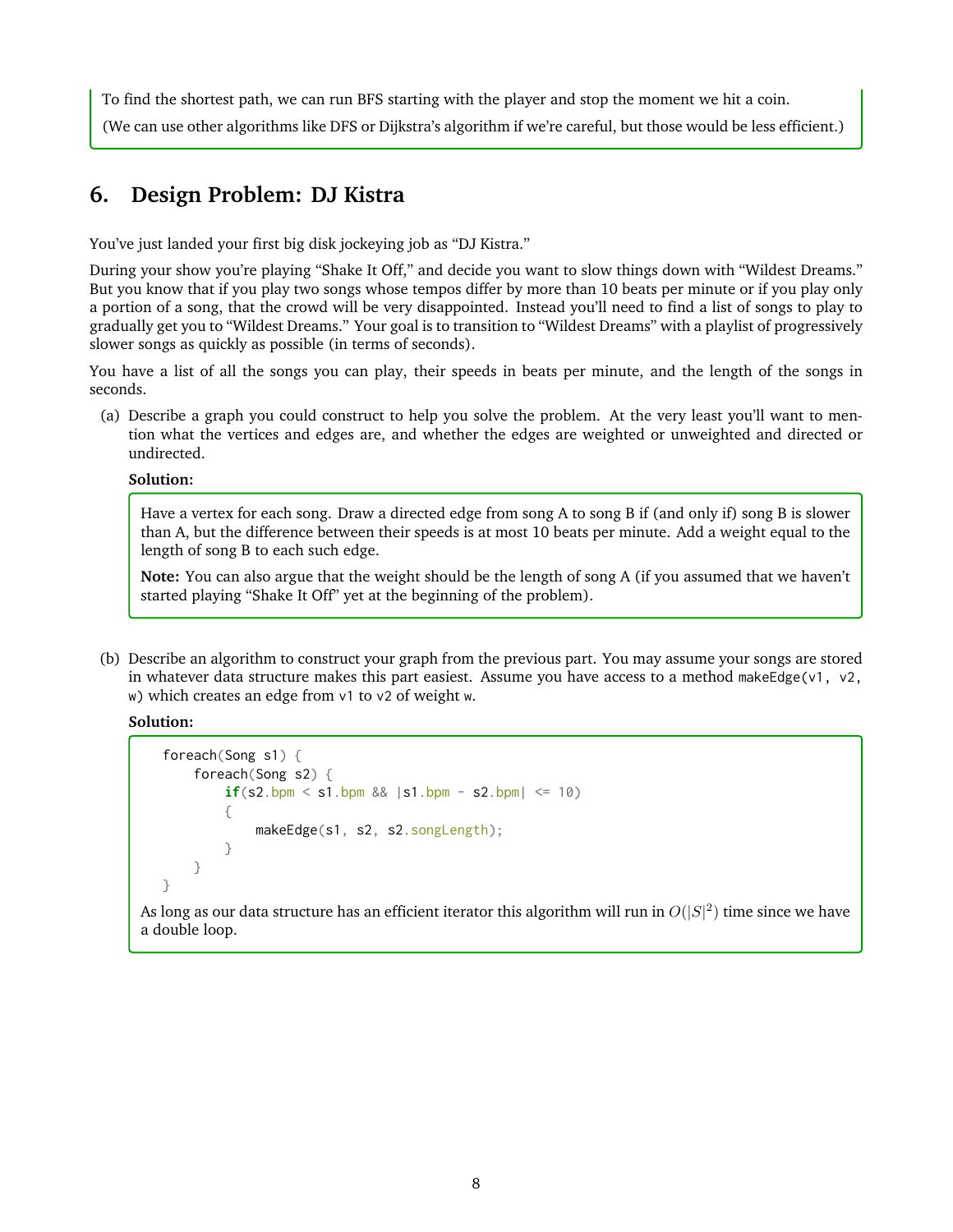(c) Describe an algorithm you could run on the graph you just constructed to find the list of songs you can play to get to "Wildest Dreams" the fastest without disappointing the crowd.

### **Solution:**

Run Dijkstra's from "Shake It Off." When the algorithm finishes, use back pointers from "Wildest Dreams" (and reverse the order) to find the songs to play.

(d) What is the running time of your plan to find the list of songs? You should include the time it would take to construct your graph and to find the list of songs. Give a simplified big-O running time in terms of whatever variables you need.

### **Solution:**

The answer will depend on what you chose in the previous parts. If you used an efficient iterator with a double loop to build your graph, that approach gives a running time of  $O(S^2 + E \log S)$ .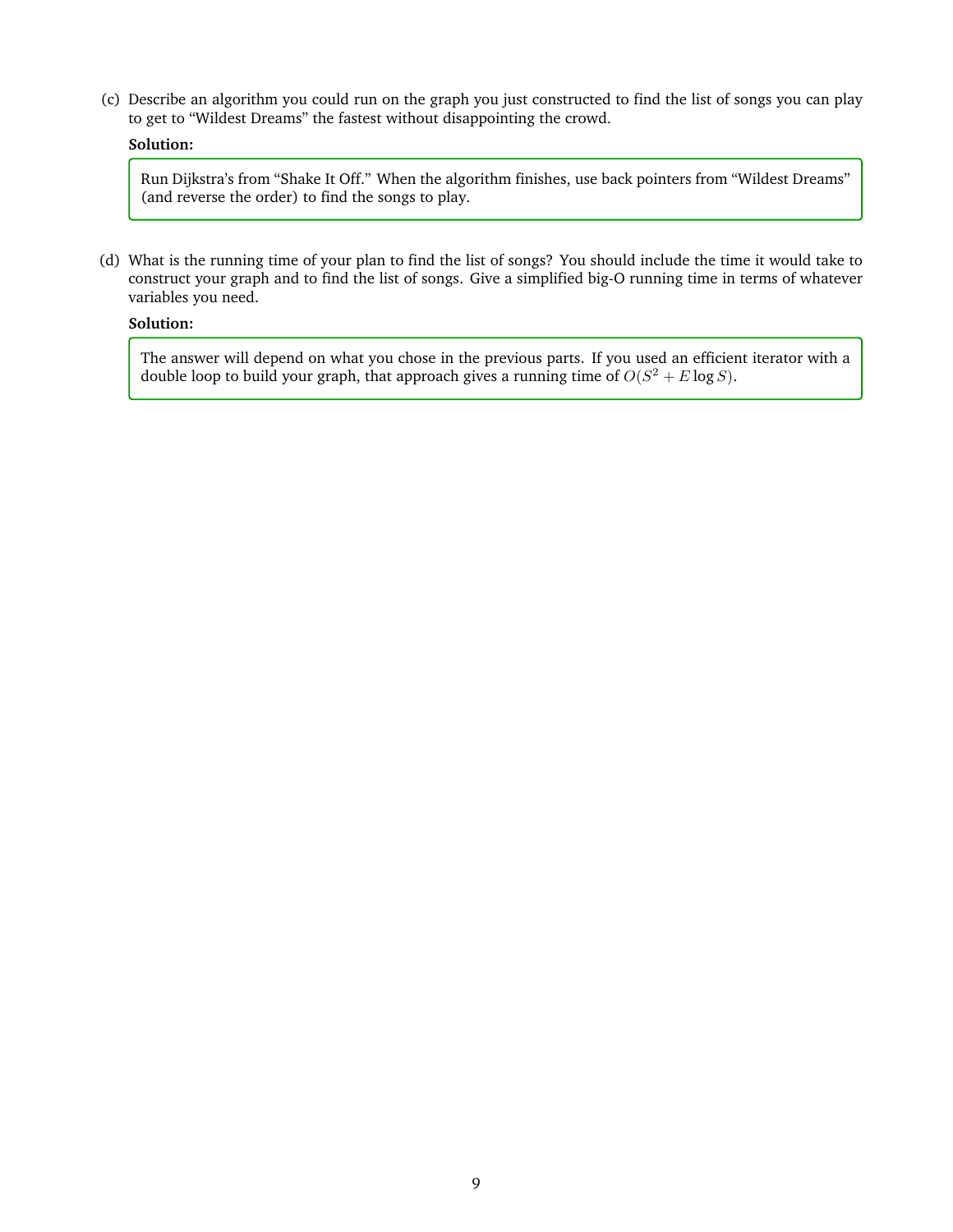## **7. Buggy Dijkstra's**

Your best friend tried their hand at writing a more complete Dijkstra's pseudocode. However, you noticed something isn't quite right. Find the bug(s), explain why the behavior isn't correct, and suggest a fix.

```
dijkstraShortestPath(G graph, V start, V end)
    Set known; Map edgeTo, distTo;
    initialize distTo with all nodes mapped to infinity, except start to 0
    while (there are unknown vertices):
        let u be the closest unknown vertex
        known.add(u)
        for each edge (u,v) to unknown v with weight w:
            if (v == end)return path // We found the goal node, we're done!
            oldDist = distTo.get(v)
            newDist = distTo.get(u) + wif (newDist < oldDist):
                distTo.put(v, w)
                edgeTo.put(v, u)
```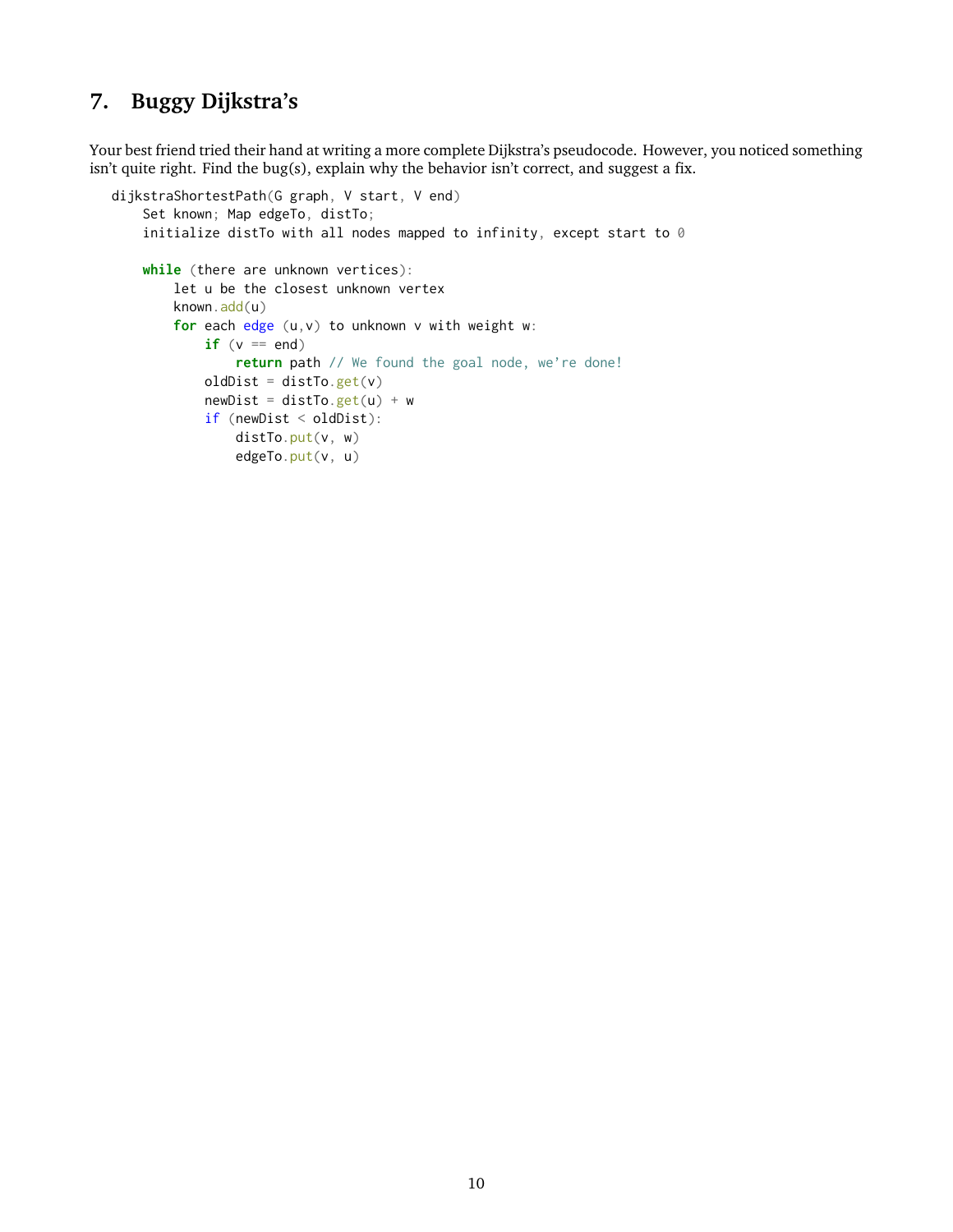### **Solution:**

There are two bugs. (1) The student is returning as soon as they find the end node. This is incorrect because we haven't processed the end node yet, so we don't know if we really found the shortest path! The fix would be to only exit until after we've marked end as processed. (2) When we find a new shortest path, we are putting in w. This is incorrect because the shortest path must include the weight of the entire path up to v. To fix this, we should be adding newDist, which includes the distTo.get(u).

## **8. Design Problem: Negative edge weights**

If you enjoy reading Pokémon jokes, you can read the flavor text to understand where the graph problem comes from. Otherwise, you can skip those parts and just read the formal statements.

**Flavor Text** You and your trusty Pikachu have made it halfway through Viridian Forest, but things have taken a turn for the worst. That last Weedle poisoned your Pikachu, and you're all out of antidotes.

In the Pokémon world, the poison doesn't do any damage as long as you stay *perfectly still*. But every time you take a step, the poison does a little bit of damage to your poor friend Pikachu.

Thanks to Bulbapedia<sup>[1](#page-10-0)</sup>, you know the exact map of Viridian Forest. Knowing that each step will cost your Pikachu exactly one of its precious hit points, you will need to find an efficient path through the forest.<sup>[2](#page-10-1)</sup>

**Formal Statement** In a video game you are playing, each step you take costs a character (Pikachu) one unit of health. You have a map of the level (Viridian Forest) – your goal is to reach the end of the level (marked on your map) while losing as little health as possible.

(a) Describe a graph and an algorithm run on that graph to find the path through the forest to save as many of Pikachu's hit points as possible (i.e. the path with the fewest number of steps).

#### **Solution:**

Have a vertex for each possible location in Viridian Forest, and an edge between every two vertices we can move between in one step. Since Pikachu loses the same amount of hit points per step, we can just leave the graph unweighted.

Since the graph is unweighted, we can just run BFS, starting from our current location, with a target of the end of Viridian Forest.

You could use either a directed graph or an undirected graph for this part.

<span id="page-10-1"></span><span id="page-10-0"></span><sup>&</sup>lt;sup>1</sup>Like Wikipedia, but for Pokémon!

<sup>&</sup>lt;sup>2</sup>Don't worry about running into wild Pokémon. For some reason you have a huge number of repels. Next time, maybe invest in full heals or potions instead.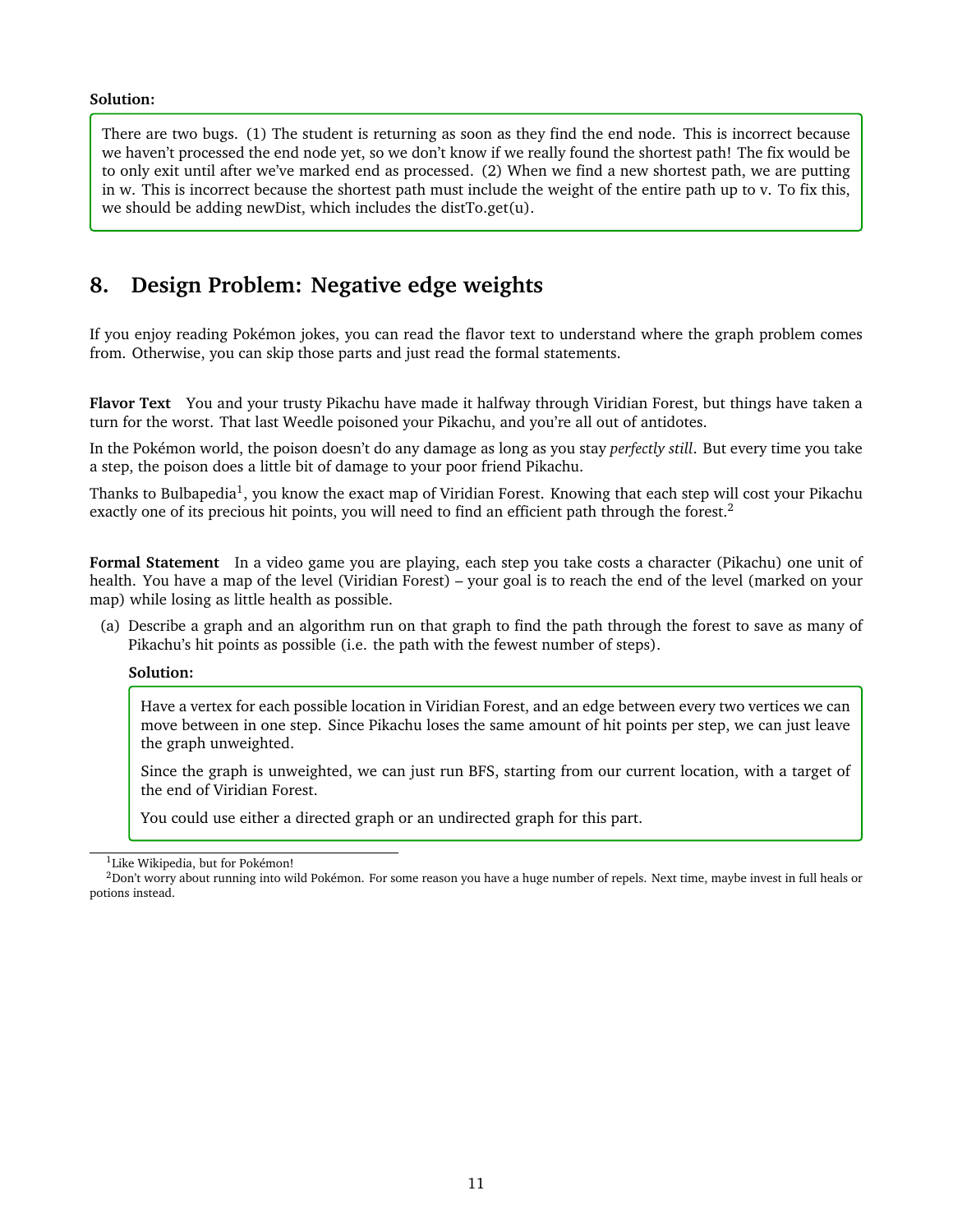(b) **Flavor Text** You run your algorithm and come to a devastating realization – the edge of Viridian Forest is at least 25 steps away, and Pikachu has only 20 hit points left. If you just walk to the end of the forest, Pikachu will faint before reaching the next Pokémon Center. So you come up with a backup plan. Returning to Bulbapedia, you see there is a potion just a little bit out of the way of the fastest path.

Brock tells you he knows how to update your graph to find the best path now. He says he'll add a dummy vertex to the graph where the potion is and connect up the new vertex with a (directed) edge of length  $-20$ , to represent undoing the loss of 20 hit points.

**Formal Statement** You realize your character doesn't have enough health to make it to the edge of the forest. But you know there is a healing item (a "potion") somewhere in the forest, that will give you back 20 units of health.

A friend (Brock) suggests the following update: add a dummy vertex to the graph where the healing item is and connect up the new vertex with a (directed) edge of length −20, to represent undoing the loss of 20 hit points.



9 spots in Viridian Forest, the corresponding vertices before Brock's transformation and the same vertices after the transformation.

Tell Brock why his representation isn't quite going to work (hint: you can only use the potion once. What happens if the potion edge is part of a cycle?).

### **Solution:**

The potion edge is part of a cycle.

What happens if you go around the cycle repeatedly? Each time the distance you've gone gets "shorter!" So no matter how many times you've gone around the cycle you should go around once more, and you'll be able to find an even shorter path from your current location to the edge of the forest. With Brock's representation, the shortest path isn't even defined!